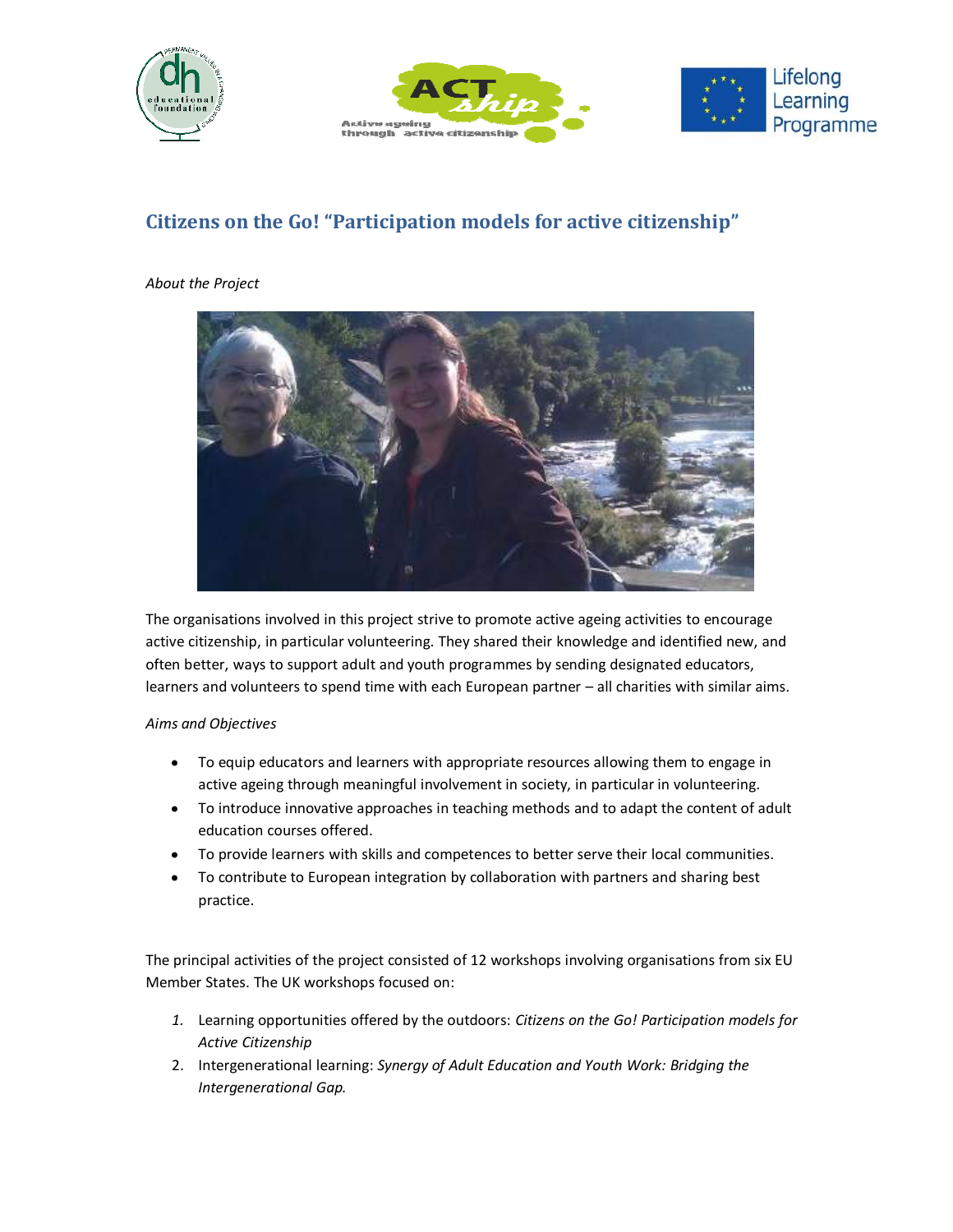The first of the two workshops took place at Thornycroft Hall, Cheshire, England in June 2013



## **Objectives of the Workshop**

- 1. To improve competences and skills to enable participants to help themselves and others to meet the challenges of economic uncertainties.
- 2. To equip participants with appropriate resources to engage in active ageing through better and more meaningful involvement in society, including the ability to be physically active and learning from Nature.
- 3. To introduce innovative approaches and teaching methods to adapt the contents of adult education courses offered and take people out of their comfort zone as regards walking and exercise and living a fuller life.
- 4. To provide participants with knowledge, experience and ideas for activities for them to better serve the local community and engage others in active citizenship.

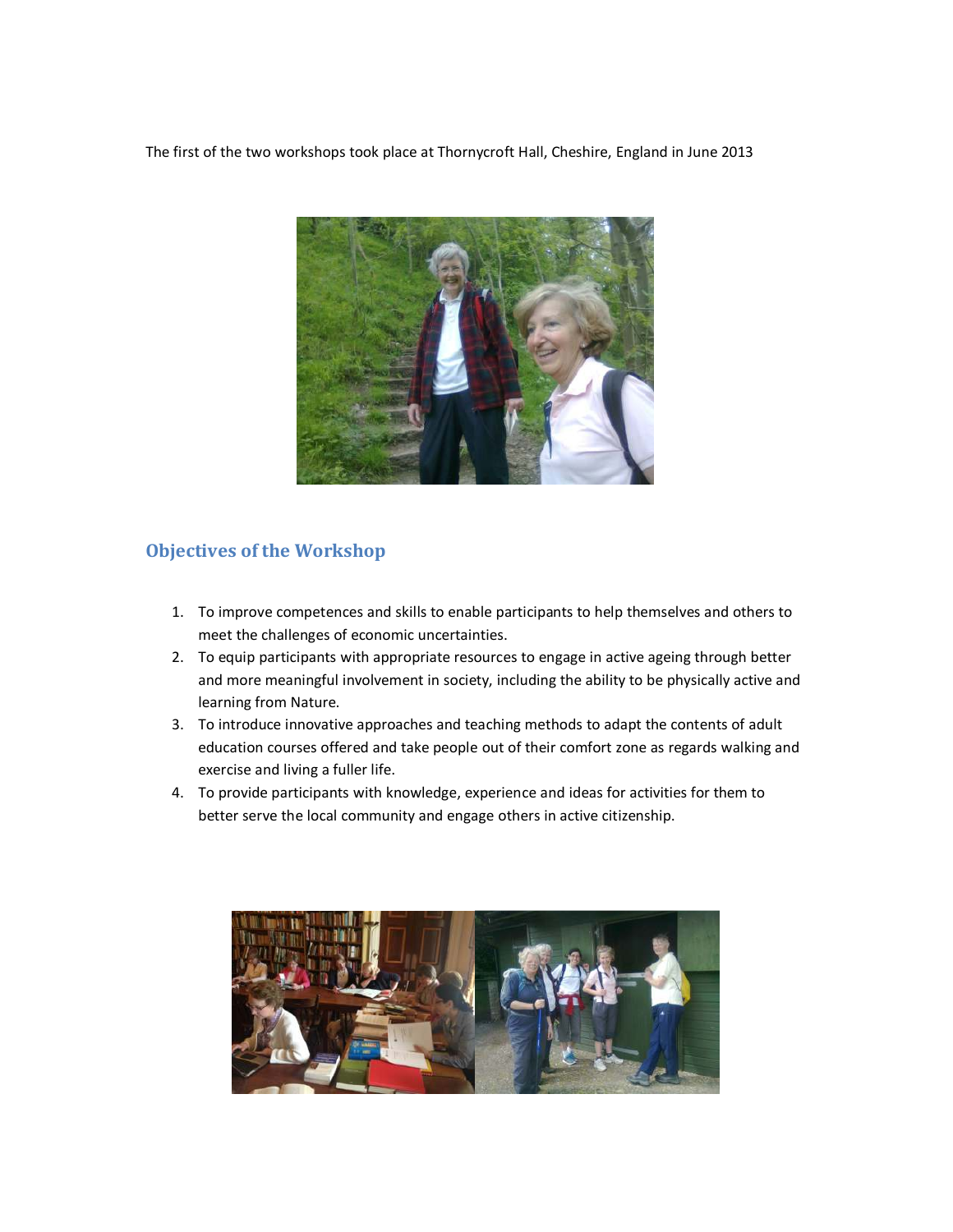### **Activities**

Active ageing and Citizens on the Go does not merely refer to the ability to be physically active or to participate in the labour force but refers to continuing participation in social, economic, cultural, spiritual and civic affairs. However, this workshop aimed to show that physical activity can stimulate learning, encourage positive attitudes, inspire a healthier lifestyle, create detachment from financial concerns and material goods and focus on well-being. It can build confidence to be active in other dimensions.

- 1. Anthropological seminar: on modern social issues, economic hardship & the family
- 2. Explanation on the repercussions of economic crisis and discussion on how to deal with economic hardship
- 3. Participation and learning about various active ageing pursuits (walks in the Pennines near Dovedale and to Tegg's Nose, cycling, sports etc)
- 4. Presentation on healthy ageing (by Dolores Maluenda, Spain, PhD in internal medicine)
- 5. Cultural visits (Chester, Chatsworth House) and activities related to social history (Quarry Bank Mill – old cotton Mill; walk along Manchester Ship canal)
- 6. Seminar given by Melanie Clark sharing her experiences of the April 2013 Grundtvig workshop in Belgium
- 7. Seminar from Liz Donnelly (representative of Irish Grundtvig partner) on the introduction of healthy eating and healthy lifestyle in Ireland
- 8. Talk on walking the Camino to Santiago de Compostella with older people.







### **Outcomes**

The workshop showed us that we can overcome the loneliness and depression which often accompany ageing, through increasing our

physical and mental wellbeing by exercise and a healthier lifestyle. Exercise and companionship are effective in stimulating the mind and creating positive attitudes that encourage others. Volunteering to lead 'activity' groups can create a sense of usefulness which dispels the discouragement prevalent in a climate of economic depression. Further activities can lead on from this, such as fundraising for educational projects, cultural outings or social activities.

The workshop looked at the importance of introducing communication skills – especially the use of internet, websites and social media to encourage older people to access opportunities for volunteering and social engagement in active pursuits.